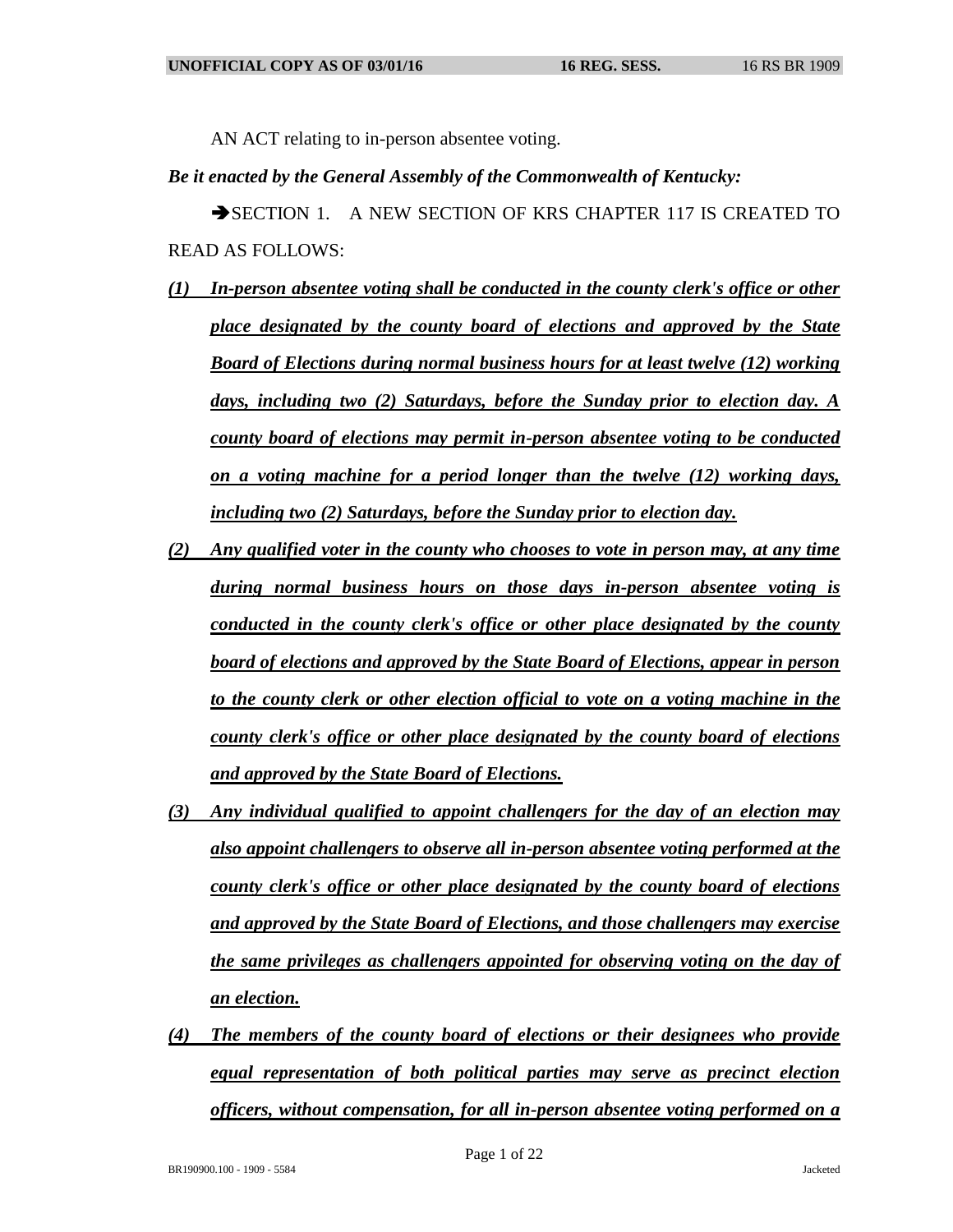*voting machine in the county clerk's office or other place designated by the county board of elections and approved by the State Board of Elections. If the members of the county board of elections or their designees serve as precinct election officers for in-person absentee voting, they shall perform the same duties and exercise the same authority as precinct election officers who serve on the day of an election. If the members of the county board of elections or their designees do not serve as precinct election officers for the in-person absentee voting, the county clerk or deputy county clerks shall supervise the in-person absentee voting.*

Section 2. KRS 117.085 is amended to read as follows:

(1) All requests for an application for *a mail-in*[an] absentee ballot may be transmitted by telephone, facsimile machine, by mail, by electronic mail, or in person. Except as provided in paragraph (b) of this subsection, all applications for  $\alpha$  mail-in  $\{\pm m\}$ absentee ballot shall be transmitted only by mail to the voter or in person at the option of the voter, except that the county clerk shall hand an application for an absentee ballot to a voter permitted to vote by *mail-in* absentee ballot who appears in person to request the application, or shall mail the application to a voter permitted to vote by *mail-in* absentee ballot who requests the application by telephone, facsimile machine, *electronic mail,* or mail. The *mail-in* absentee ballot application may be requested by the voter or the spouse, parents, or children of the voter, but shall be restricted to the use of the voter. Except for qualified voters who apply pursuant to the requirements of KRS 117.075 and 117.077, those who are incarcerated in jail but have yet to be convicted, those who are uniformed-service voters as defined in KRS 117A.010 that are confined to a military base on election day, and persons who qualify under paragraph (a)7. of this subsection, *mail-in* absentee ballots shall not be mailed to a voter's residential address located in the county in which the voter is registered. In the case of ballots returned by mail, the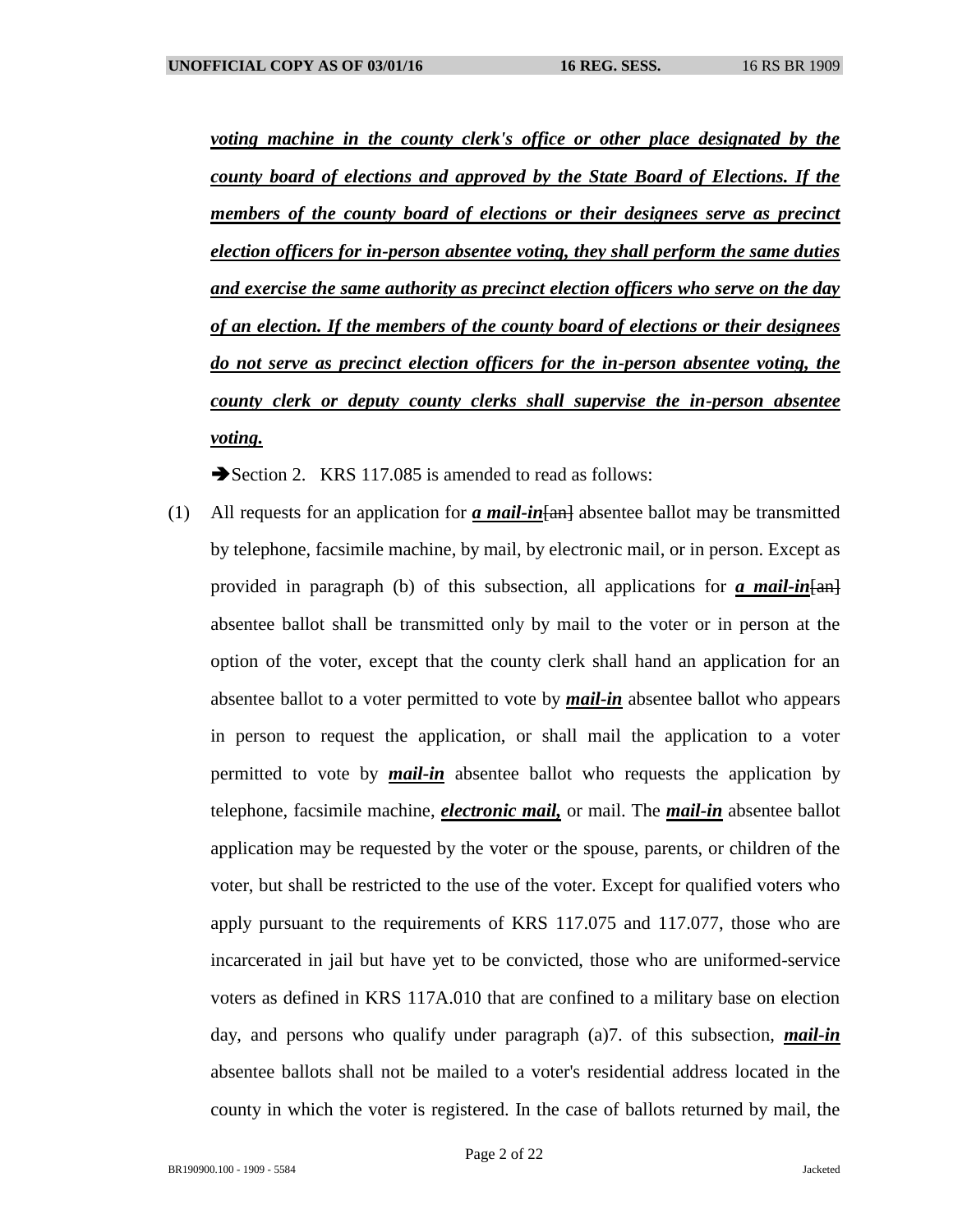county clerk shall provide an absentee ballot, two (2) official envelopes for returning the ballot, and instructions for voting to a voter who presents a completed application for *a mail-in*[an] absentee ballot as provided in this section and who is properly registered as stated in his or her application.

- (a) The following voters may apply to cast their votes by mail-in absentee ballot if the application is received not later than the close of business hours seven (7) days before the election:
	- 1. Voters permitted to vote by absentee ballot pursuant to KRS 117.075;
	- 2. Voters who are residents of Kentucky who are covered voters as defined in KRS 117A.010;
	- 3. Voters who are students who temporarily reside outside the county of their residence;
	- 4. Voters who are incarcerated in jail who have been charged with a crime but have not been convicted of the crime;
	- 5. Voters who change their place of residence to a different state while the registration books are closed in the new state of residence before an election of electors for President and Vice President of the United States, who shall be permitted to cast an absentee ballot for electors for President and Vice President of the United States only;
	- 6. Voters who temporarily reside outside the state but who are still eligible to vote in this state;
	- 7. Voters who are prevented from voting in person at the polls on election day and from casting an absentee ballot in person in the county clerk's office on all days *in-person* absentee voting is conducted prior to election day because their employment location requires them to be absent from the county all hours and all days *in-person* absentee voting is conducted in the county clerk's office; and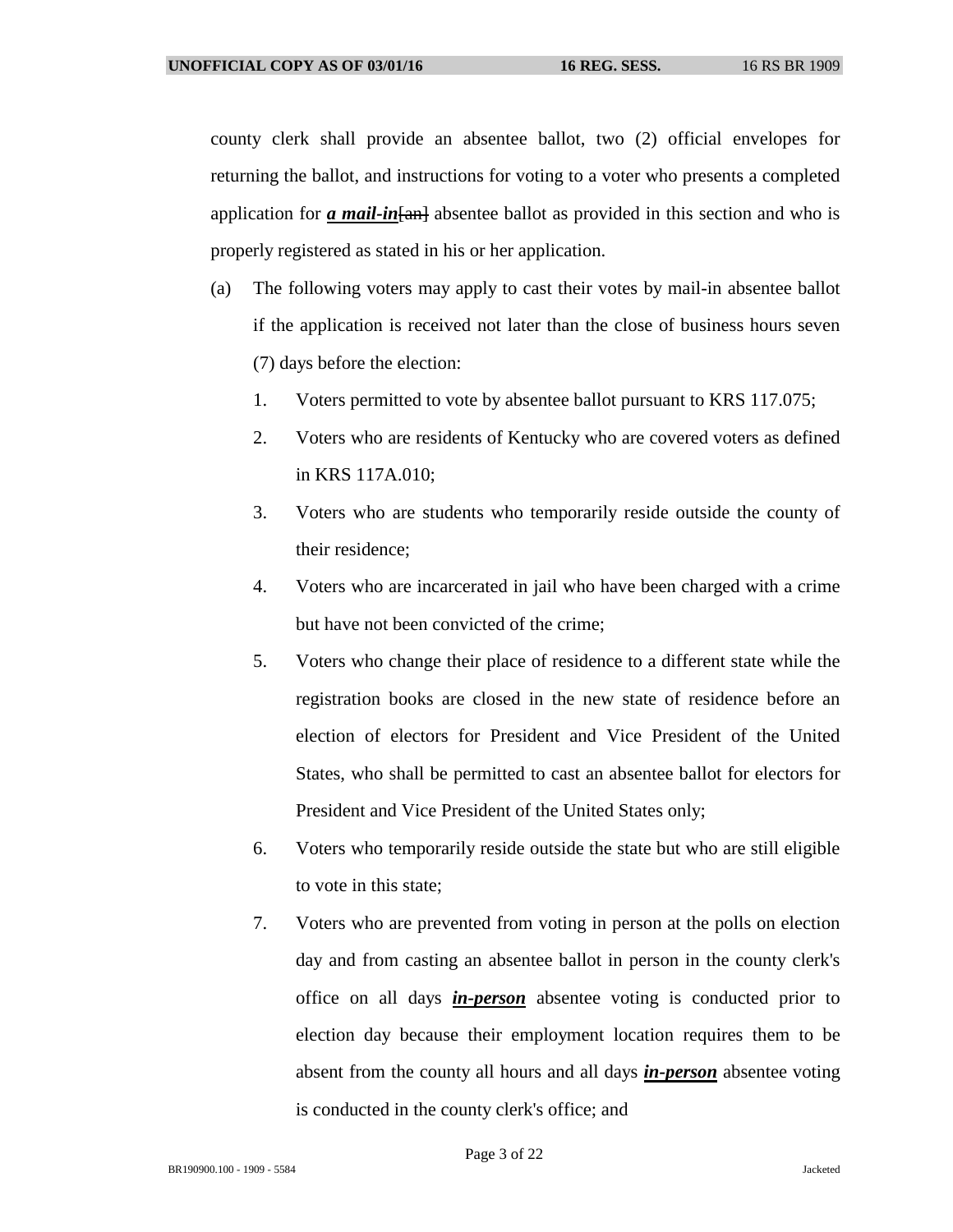- 8. Voters who are program participants in the Secretary of State's crime victim address confidentiality protection program as authorized by KRS 14.312*; and*[.]
- (b) Residents of Kentucky who are covered voters as defined in KRS 117A.010 may apply for *a mail-in* [and absentee ballot by means of the federal post-card application, which may be transmitted to the county clerk's office by mail, by facsimile machine, or by means of the electronic transmission system established under KRS 117A.030(4). The application may be used to register, reregister, and to apply for *a mail-in* [an] absentee ballot. If the federal postcard application is received at any time not less than seven (7) days before the election, the county clerk shall affix his or her seal to the application form upon receipt.
- [(c) Absentee voting shall be conducted in the county clerk's office or other place designated by the county board of elections and approved by the State Board of Elections during normal business hours for at least the twelve (12) working days before the election. A county board of elections may permit absentee voting to be conducted on a voting machine for a period longer than the twelve (12) working days before the election.
- (d) Any qualified voter in the county who is not permitted to vote by absentee ballot under paragraph (a) of this subsection who will be absent from the county on any election day may, at any time during normal business hours on those days absentee voting is conducted in the county clerk's office, make application in person to the county clerk to vote on a voting machine in the county clerk's office or other place designated by the county board of elections and approved by the State Board of Elections.
- (e) The following voters may, at any time during normal business hours on those days absentee voting is conducted in the county clerk's office, make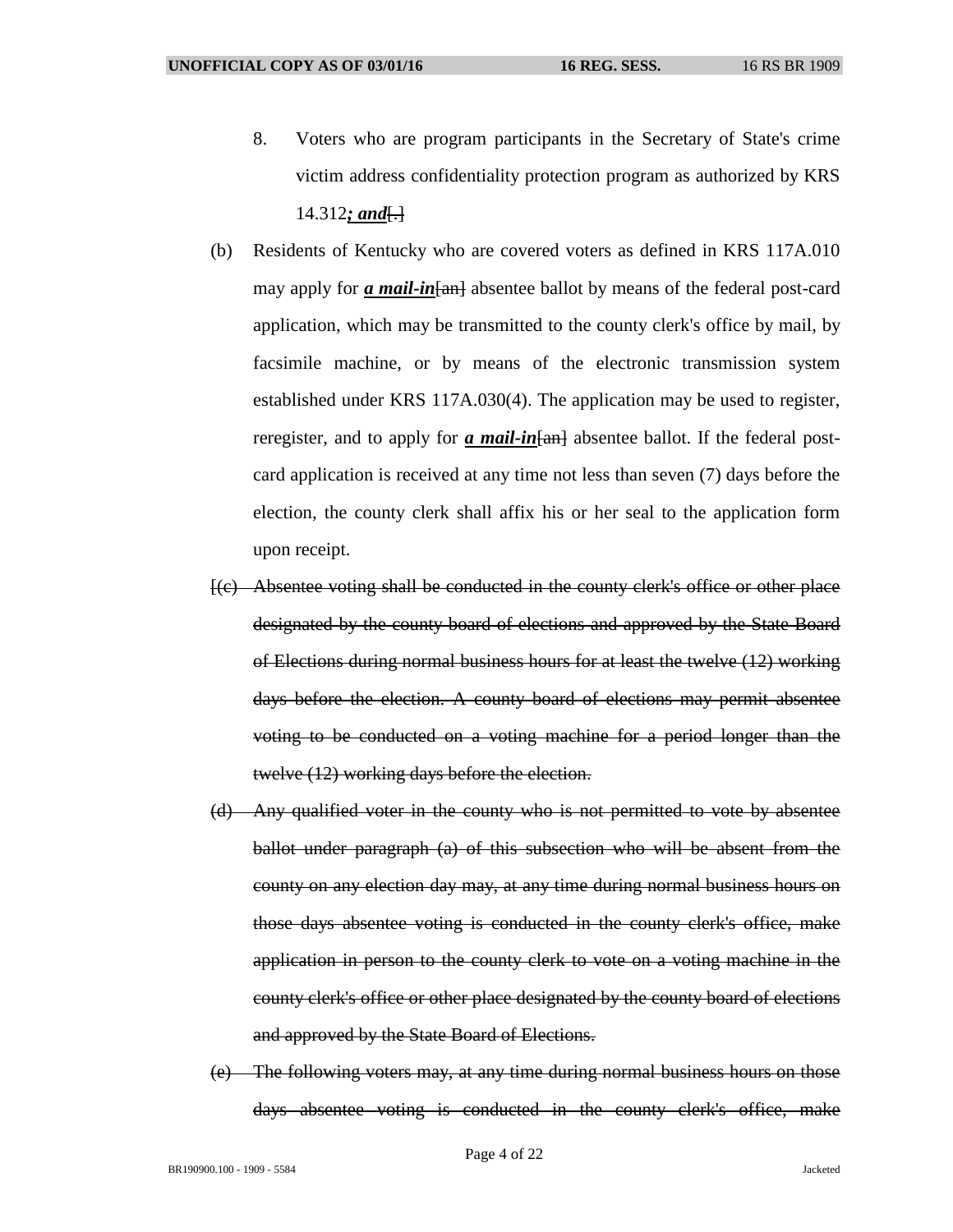application in person to the county clerk to vote on a voting machine in the county clerk's office or other place designated by the county board of elections and approved by the State Board of Elections:

- 1. Voters who are residents of Kentucky who are covered voters as defined in KRS 117A.010, who will be absent from the county on any election day;
- 2. Voters who are students who temporarily reside outside the county of their residence;
- 3. Voters who have surgery scheduled that will require hospitalization on election day, and the spouse of the voter;
- 4. Voters who temporarily reside outside the state but who are still eligible to vote in this state and who will be absent from the county on any election day;
- 5. Voters who are residents of Kentucky who are uniformed-service voters as defined in KRS 117A.010 confined to a military base on election day and who learn of that confinement within seven (7) days or less of an election and are not eligible for a paper absentee ballot under this subsection: and
- 6. A voter who is a pregnant woman in her last trimester of pregnancy at the time she wishes to vote under this paragraph. The application form for a voter under this subparagraph shall be prescribed by the State Board of Elections, which shall contain the woman's sworn statement that she is in fact in her last trimester of pregnancy at the time she wishes to vote.
- (f) Voters who change their place of residence to a different state while the registration books are closed in the new state of residence before a presidential election shall be permitted to cast an absentee ballot for President and Vice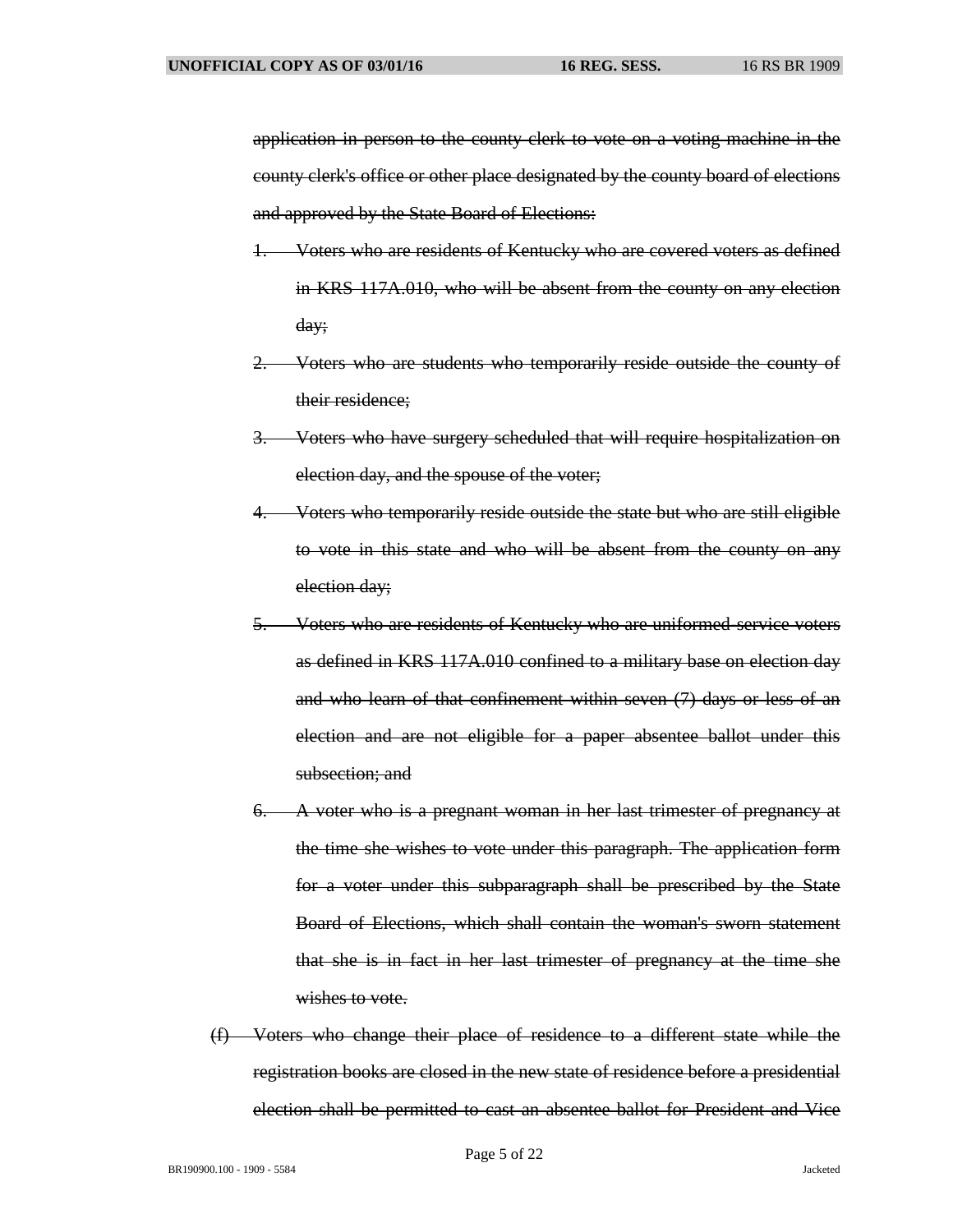President only, by making application in person to the county clerk to vote on a voting machine in the county clerk's office or other place designated by the county board of elections and approved by the State Board of Elections.

- (g) Any member of the county board of elections, any precinct election officer appointed to serve in a precinct other than that in which he or she is registered, any alternate precinct election officer, any deputy county clerk, any staff for the State Board of Elections, and any staff for the county board of elections may vote on a voting machine in the county clerk's office or other place designated by the county board of elections, and approved by the State Board of Elections, up to the close of normal business hours on the day before the election. The application form for those persons shall be prescribed by the State Board of Elections and, in the case of application by precinct election officers, shall contain a verification of appointment signed by a member of the county board of elections. If an alternate precinct election officer or a precinct election officer appointed to serve in a precinct other than that in which he or she is registered receives his or her appointment while absentee voting is being conducted in the county, such officer may vote on a voting machine in the county clerk's office or other place designated by the county board of elections, and approved by the State Board of Elections, up to the close of normal business hours on the day before the election. In case of such voters, the verification of appointment shall also contain the date of appointment. The applications shall be restricted to the use of the voter only.
- (h) The members of the county board of elections or their designees who provide equal representation of both political parties may serve as precinct election officers, without compensation, for all absentee voting performed on a voting machine in the county clerk's office or other place designated by the county board of elections and approved by the State Board of Elections. If the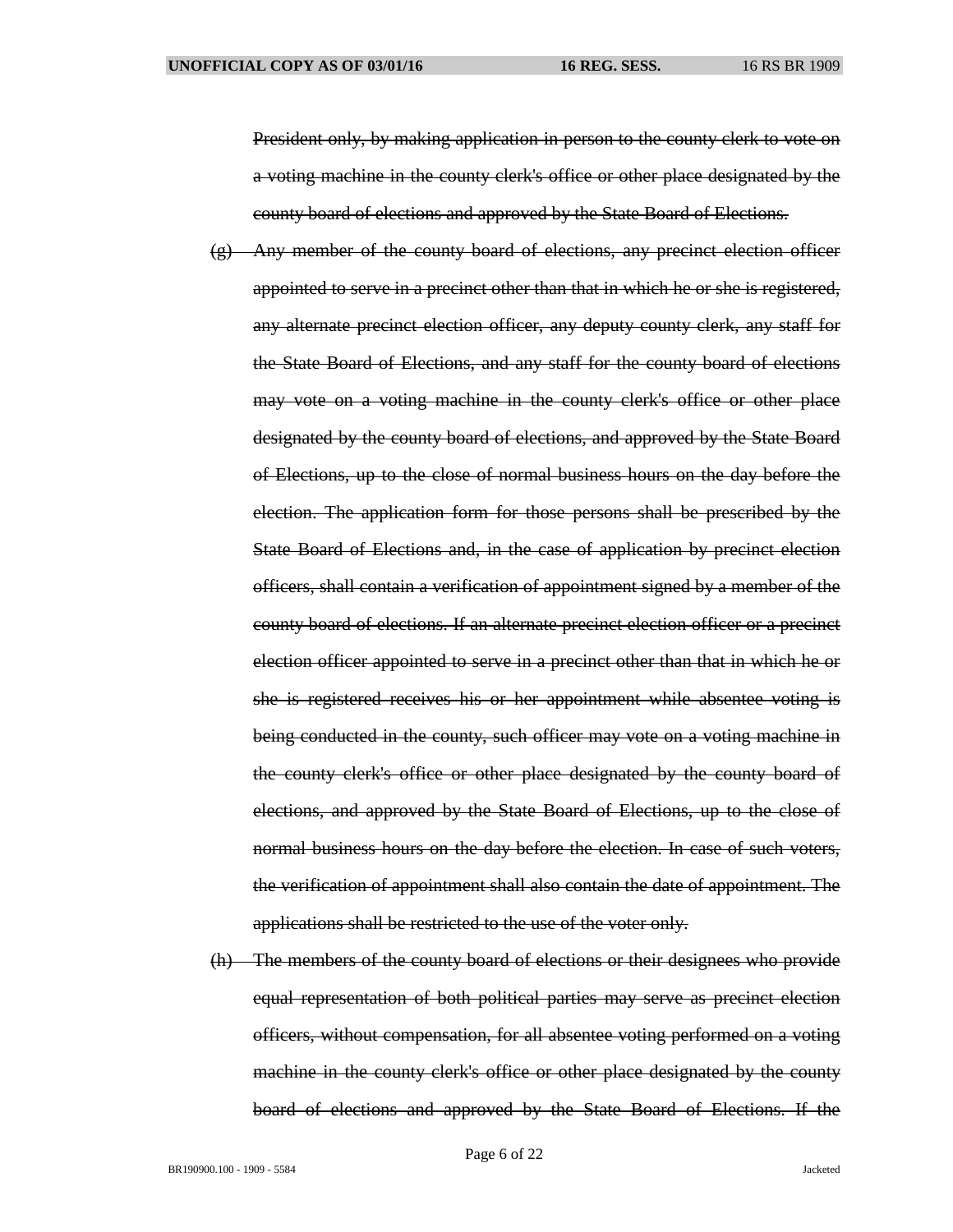members of the county board of elections or their designees serve as precinct election officers for the absentee voting, they shall perform the same duties and exercise the same authority as precinct election officers who serve on the day of an election. If the members of the county board of elections or their designees do not serve as precinct election officers for the absentee voting, the county clerk or deputy county clerks shall supervise the absentee voting.

- (i) Any individual qualified to appoint challengers for the day of an election may also appoint challengers to observe all absentee voting performed at the county clerk's office or other place designated by the county board of elections, and approved by the State Board of Elections, and those challengers may exercise the same privileges as challengers appointed for observing voting on the day of an election at a regular polling place.]
- (2) The clerk shall type the name of the voter permitted to vote by *mail-in* absentee ballot on the application form for that person's use and no other. The *mail-in* absentee ballot application form shall be in the form prescribed by the State Board of Elections, shall bear the seal of the county clerk, and shall contain the following information: name, residential address, precinct, party affiliation, statement of the reason the person cannot vote in person on election day *or during the dates and times in-person absentee voting is being conducted pursuant to Section 1 of this Act*, statement of where the voter shall be on election day *or during the dates and times in-person absentee voting is being conducted pursuant to Section 1 of this*  Act, statement of compliance with residency requirements for voting in the precinct, and the voter's mailing address for *a mail-in*  $\frac{1}{2}$  absentee ballot. The form shall be verified and signed by the voter. A notice of the actual penalty provisions in KRS 117.995(2) and (5) shall be printed on the application.
- (3) If the county clerk finds that the voter is properly registered as stated in his or her application and qualifies to receive *a mail-in* $\frac{1}{2}$  absentee ballot by mail, he or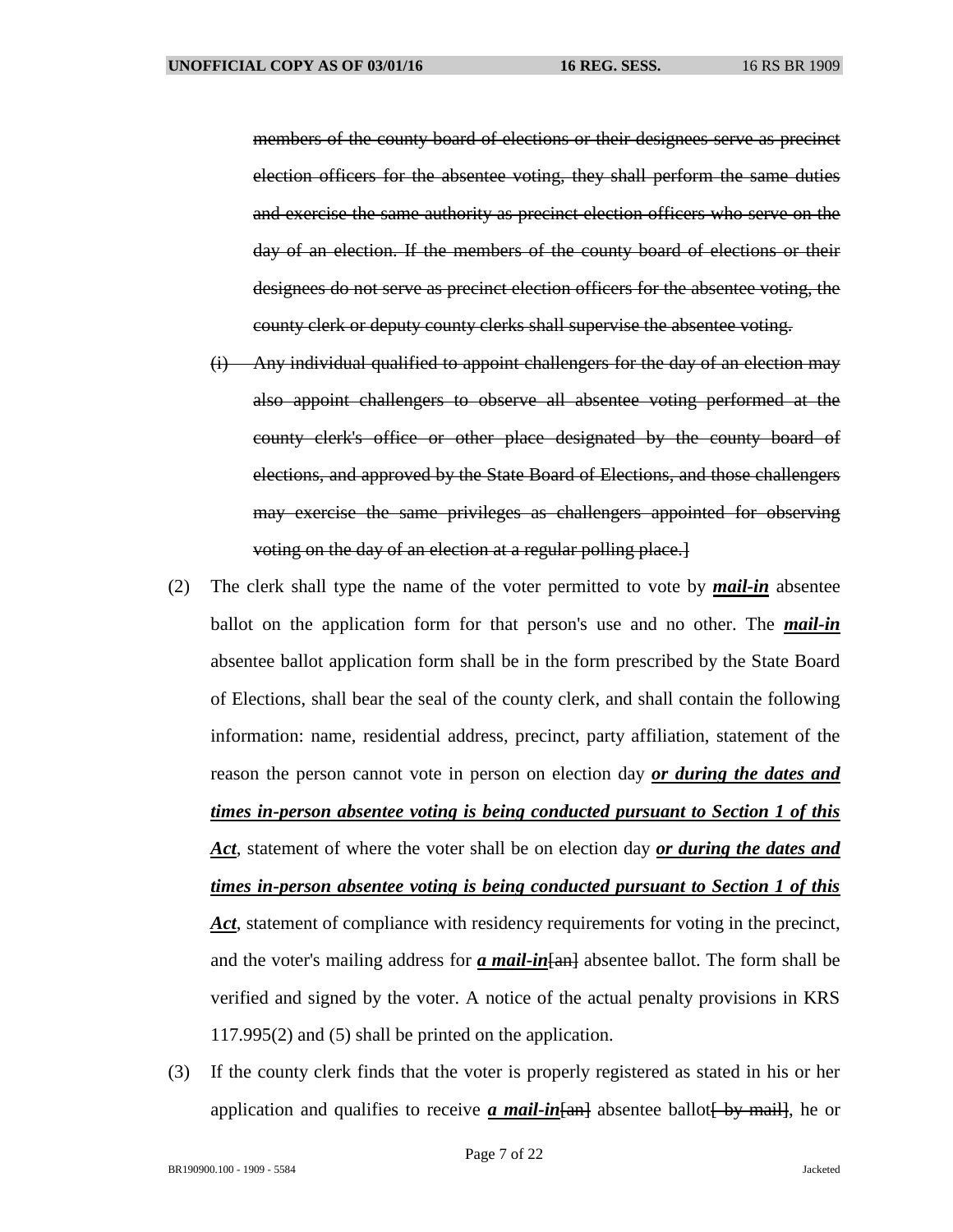she shall mail to the voter *a mail-in* [and absentee ballot, two (2) official envelopes for returning the ballot, and instructions for voting. The county clerk shall complete a postal form for a certificate of mailing for ballots mailed within the fifty (50) states, and it shall be stamped by the postal service when the ballots are mailed. *A mail-in*[An] absentee ballot may be transmitted by facsimile machine or by the electronic transmission system established under KRS 117A.030(4) to a covered voter as defined in KRS 117A.010. The covered voter shall be notified of the options for transmittal of the *mail-in* absentee ballot, and the *mail-in* absentee ballot shall be transmitted by the method chosen for receipt by the resident of Kentucky who is a covered voter.

- (4) *Mail-in* absentee ballots which are requested prior to the printing of the ballots shall be mailed or otherwise transmitted as provided in subsection (3) of this section by the county clerk to the voter within three (3) days of the receipt of the printed ballots; and *mail-in* absentee ballots which are requested subsequent to the receipt of the ballots by the county clerk shall be mailed or otherwise transmitted as provided in subsection (3) of this section to the voter within three (3) days of the receipt of the request.
- (5) The clerk shall cause ballots to be printed fifty (50) days prior to each primary or regular election, and forty-five (45) days prior to a special election.
- (6) The outer envelope shall bear the words "*Mail-In* Absentee Ballot" and the address and official title of the county clerk and shall provide space for the voter's signature, voting address, precinct number, and signatures of two (2) witnesses if the voter signs the form with the use of a mark instead of the voter's signature. A detachable flap on the inner envelope shall provide space for the voter's signature, voting address, precinct number, signatures of two (2) witnesses if the voter signs the form with the use of a mark instead of the voter's signature and notice of penalty provided in KRS 117.995(5). The clerk shall type the voter's address and precinct number in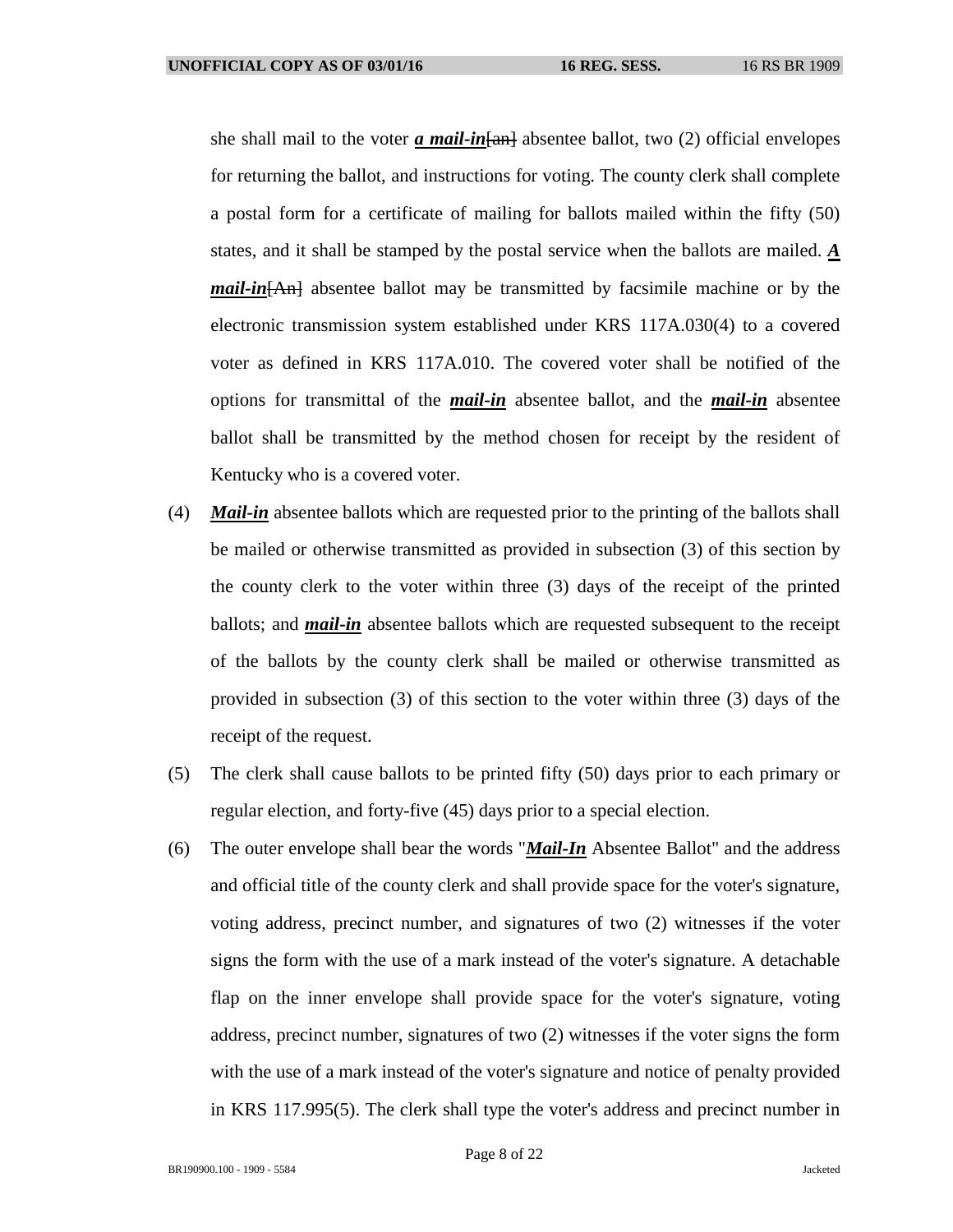the upper left hand corner of the outer envelope and of the detachable flap on the inner envelope immediately below the blank space for the voter's signature. The inner envelope shall be blank. The clerk shall retain the application and the postal form required by subsection (3) of this section for twenty-two (22) months after the election.

- (7) Any person who has received  $\alpha$  mail-in  $\frac{1}{\alpha}$  absentee ballot  $\frac{1}{\alpha}$  by mail but who knows at least seven (7) days before the date of the election *or during the dates and times in-person absentee voting is being conducted pursuant to Section 1 of this Act* that he or she will be in the county on election day *or during the dates and times in-person absentee voting is being conducted pursuant to Section 1 of this Act* and who has not voted pursuant to the provisions of KRS 117.086 shall cancel his or her *mail-in* absentee ballot and vote in person. The voter shall return the *mail-in* absentee ballot to the county clerk's office no later than seven (7) days prior to the date of the election *or during the dates and times in-person absentee voting is being conducted pursuant to Section 1 of this Act*. Upon the return of the *mailin* absentee ballot, the clerk shall mark on the outer envelope of the sealed ballot or the unmarked ballot the words "Canceled because voter appeared to vote in person." Sealed envelopes so marked shall not be opened. The clerk shall remove the voter's name from the list of persons who were sent *mail-in* absentee ballots, and the voter may vote in the precinct in which he or she is properly registered *on the day of the election or during the dates and times in-person absentee voting is being conducted pursuant to Section 1 of this Act*.
- (8) Any voter qualified for a mail-in absentee ballot who does not receive a requested mail-in ballot within a reasonable amount of time shall contact the county clerk, who shall reissue a second ballot. The county clerk shall keep a record of the absentee ballots issued and returned by mail, and the *in-person* absentee voting that is performed on the voting machine in the county clerk's office or other place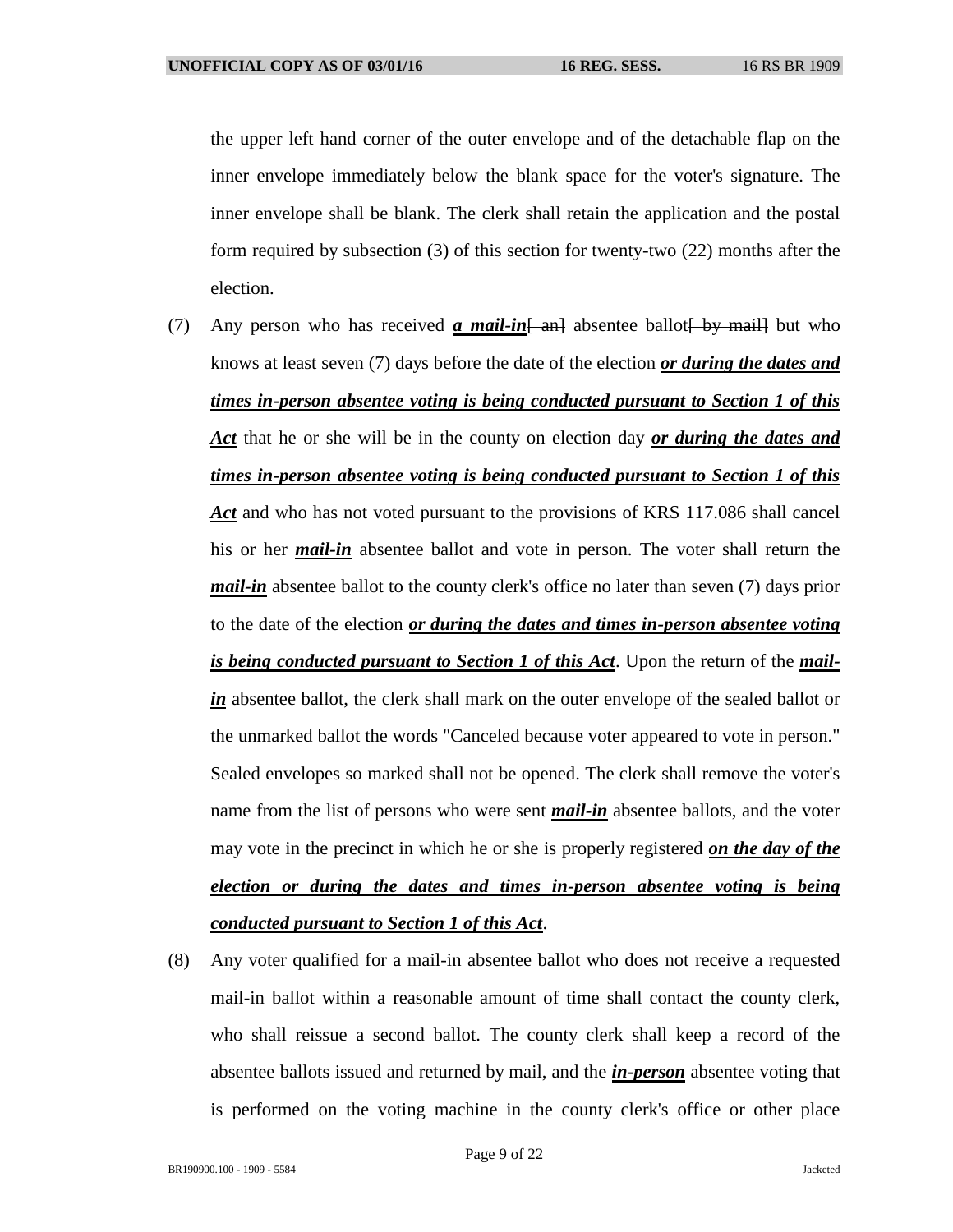designated by the county board of elections and approved by the State Board of Elections, to verify that only the first voted ballot to be returned by the voter is counted. Upon the return of any ballot after the first ballot is returned, the clerk shall mark on the outer envelope of the sealed ballot the words "Canceled because ballot reissued."

- (9) Any covered voter as defined in KRS 117A.010 who has received *a mail-in*[an] absentee ballot but who knows that he or she will be in the county on election day *or during the dates and times in-person absentee voting is being conducted pursuant to Section 1 of this Act* and who has not voted pursuant to the provisions of KRS 117.086 shall cancel his or her *mail-in* absentee ballot and vote in person. The voter shall return the *mail-in* absentee ballot to the county clerk's office on or before *the day the voter votes in person* [election day]. Upon the return of the *mailin* absentee ballot, the clerk shall mark on the outer envelope of the sealed ballot or the unmarked ballot the words "Canceled because voter appeared to vote in person." Sealed envelopes so marked shall not be opened. If the covered voter is unable to return the *mail-in* absentee ballot to the county clerk's office on or before *the voter*[election day, at the time he or she] votes in person, he or she shall sign a written oath as to his or her qualifications on the form prescribed by the State Board of Elections pursuant to KRS 117.245. The clerk shall remove the voter's name from the list of persons who were sent *mail-in* absentee ballots, *and* provide the voter with written authorization to vote<del>[ at the precinct, and the voter may vote in</del> the precinct in which he or she is properly registered].
- (10) Notwithstanding the provisions of the Kentucky Open Records Act, KRS 61.870 to 61.884, the information contained in an application for  $\alpha$  mail-in  $\{\text{an}\}$  absentee ballot shall not be made public until after the close of business hours on the election day for which the application applies. This subsection shall not prohibit at any time the disclosure, upon request, of the total number of applications for *mail-in*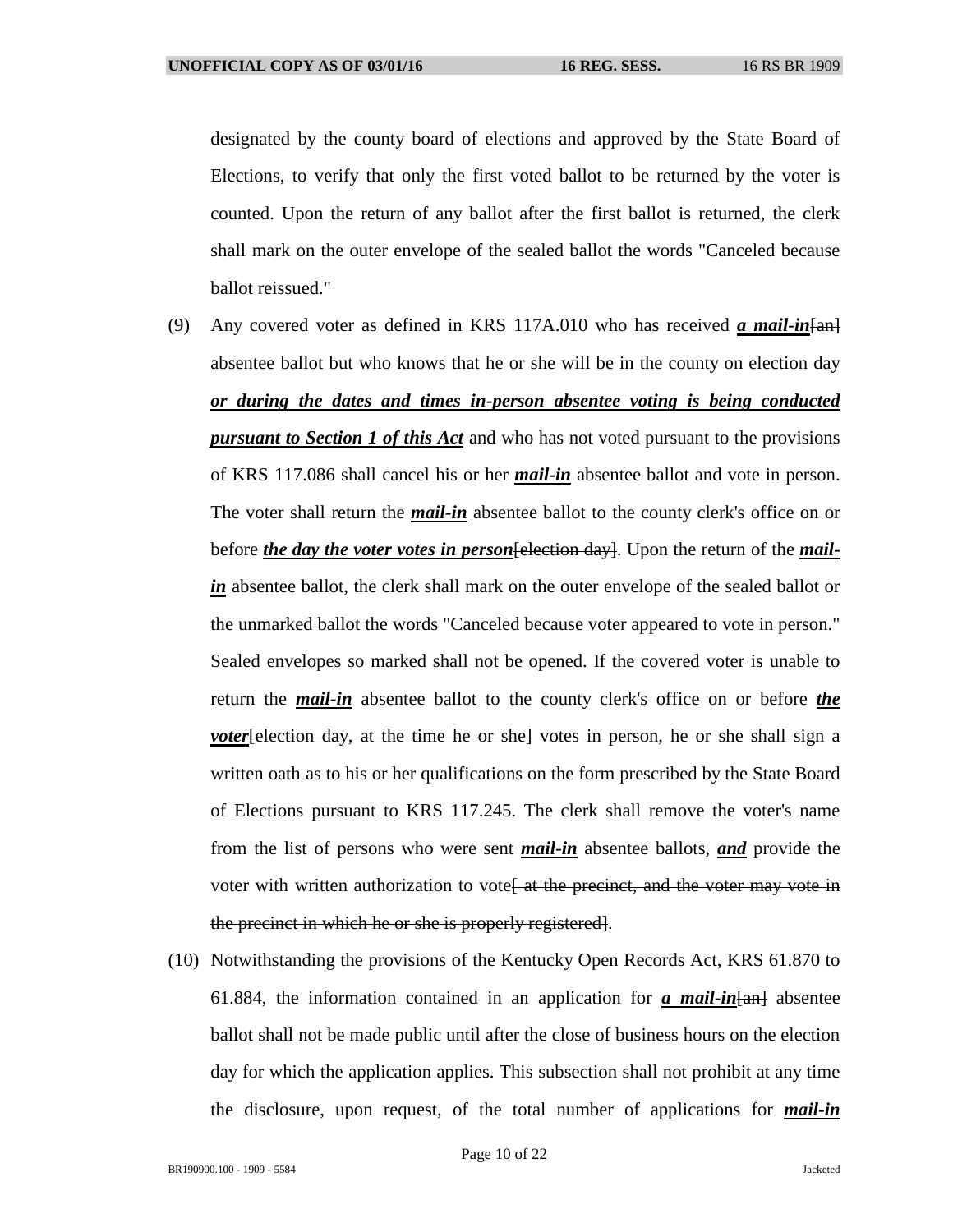absentee ballots that have been filed, or the disclosure to the Secretary of State or the State Board of Elections, if requested or if otherwise required by law, of any information in an application for *a mail-in* [an] absentee ballot.

Section 3. KRS 117.0851 is amended to read as follows:

Absentee ballots cast, as provided by KRS 117.075, 117.077, and 117.085, *and Section 1 of this Act*, shall all be tabulated in the same manner, as shall be provided by this chapter.

Section 4. KRS 117.086 is amended to read as follows:

- (1) The voter returning his absentee ballot by mail shall mark his ballot, seal it in the inner envelope and then in the outer envelope, and mail it to the county clerk as shall be provided by this chapter. The voter shall sign the detachable flap and the outer envelope in order to validate the ballot. A person having power of attorney for the voter and who signs the detachable flap and outer envelope for the voter shall complete the voter assistance form as required by KRS 117.255. The signatures of two (2) witnesses are required if the voter signs the form with the use of a mark instead of the voter's signature. A resident of Kentucky who is a covered voter as defined in KRS 117A.010 who has received *a mail-in*[an] absentee ballot transmitted by facsimile machine or by means of the electronic transmission system established under KRS 117A.030(4) shall transmit the voted ballot to the county clerk by mail only, conforming with ballot security requirements that may be promulgated by the state board by administrative regulation. In order to be counted, the ballots shall be received by the clerk by at least the time established by the election laws generally for the closing of the polls *on election day*, which time shall not include the extra hour during which those voters may vote who were waiting in line to vote at the scheduled poll closing time.
- (2) [Any voter who shall be absent from the county on election day, but who does not qualify to receive an absentee ballot by mail under the provisions of KRS 117.085,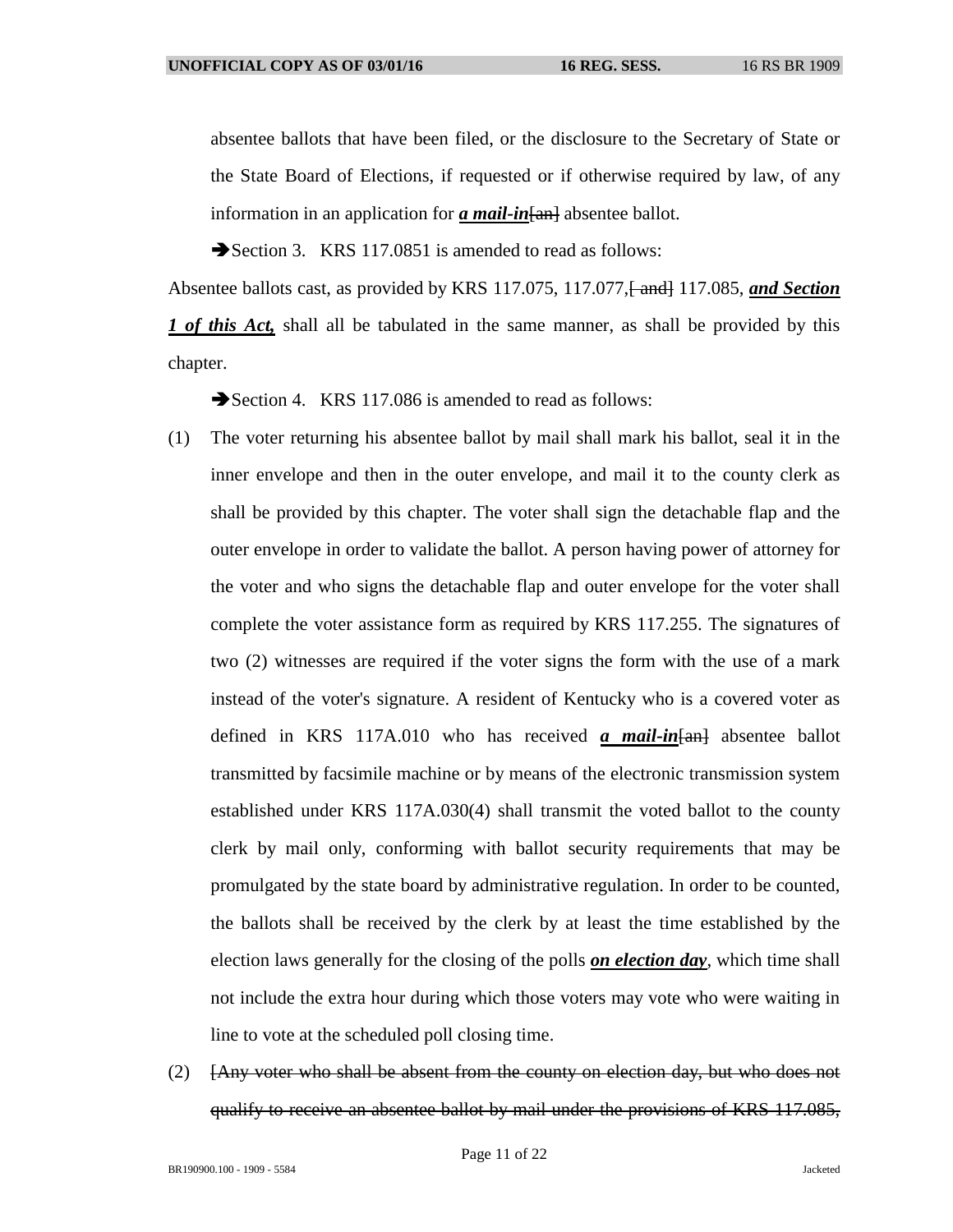and [All voters qualified to vote prior to the election under the provisions of **Section** *1 of this Act*[KRS 117.085,] shall vote at the main office of the county clerk or other place designated by the county board of elections, and approved by the State Board of Elections<del>, prior to the day of election</del>. The clerk may provide for such voting by the voting equipment in general use in the county either at the precinct. the equipment as may be used to tabulate absentee ballots,] or any other voting equipment approved by the State Board of Elections for use in Kentucky, except as follows:

- (a) Any voter [qualifying to vote in the clerk's office or other place designated by the county board of elections, and approved by the State Board of Elections, ]who receives assistance to vote shall complete the voter assistance form required by KRS 117.255.
- (b) Any voter [qualifying to vote in the clerk's office or other place designated by the county board of elections, and approved by the State Board of Elections, ]whose qualifications are challenged by any clerk or deputy shall complete an "Oath of Voter" affidavit.
- (3) When the clerk uses general voting equipment as provided for in subsection (2) of this section, each voter casting his vote at the clerk's office or other place designated by the county board of elections, and approved by the State Board of Elections, shall sign an "*In-Person* Absentee Ballot Signature Roster."
- (4) The clerk shall designate a location within his office where the *in-person absentee* ballots shall be cast secretly. The county clerk, with the approval of the State Board of Elections, may establish locations other than his main office in which the voters may execute their *in-person absentee* ballots. Public notice of the locations shall be given pursuant to KRS Chapter 424 and similar notice by mail shall be given to the county chairmen of the two (2) political parties whose candidates polled the largest number of votes in the county at the last general election.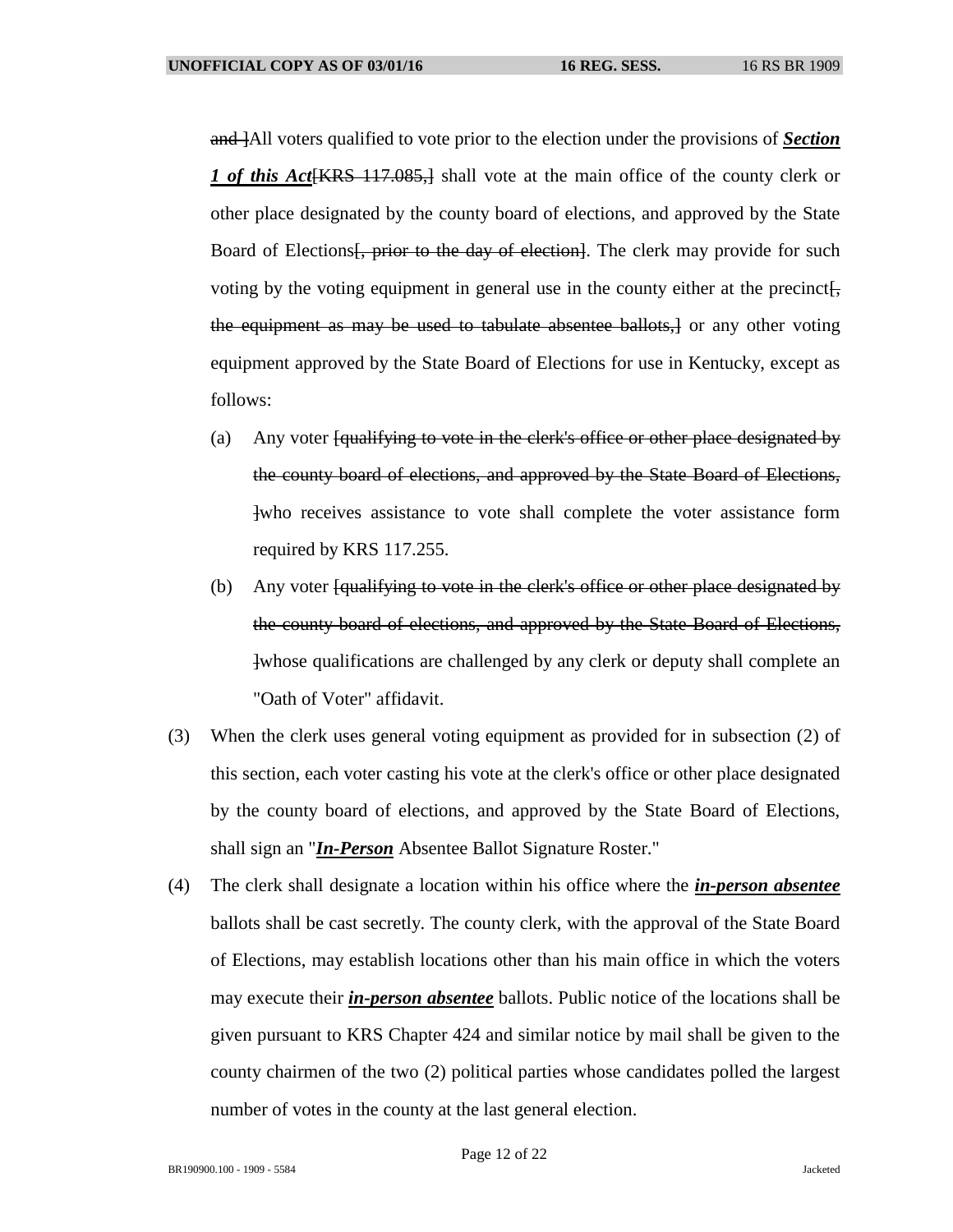- (5) The State Board of Elections shall promulgate administrative regulations to provide for casting ballots as provided in subsection (2) of this section.
- (6) The clerk shall deposit all of the absentee ballots returned by mail in a locked ballot box immediately upon receipt without opening the outer envelope. The ballot box shall be locked with three (3) locks. The keys to the box shall be retained by the three (3) members of the central absentee ballot counting board, if one is appointed, or by the members of the board of elections, and the box shall remain locked until the ballots are counted. All voting equipment on which ballots are cast as permitted in subsection (2) of this section shall also remain locked and the keys shall be retained by the three (3) members of the central absentee ballot counting board, if one is appointed, or by the members of the board of elections, and the equipment shall remain locked until the ballots are counted.
- (7) The clerk shall keep a list for each election of all persons who return their absentee ballots by mail *and who voted in person under Section 1 of this Act* [ or who cast their ballots in the clerk's office or other place designated by the county board of elections and approved by the State Board of Elections], and shall send a copy of each list to the state board after the election day for which the list applies. Notwithstanding the provisions of the Kentucky Open Records Act, KRS 61.870 to 61.884, each list of all persons who return their absentee ballots by mail *or who voted in person under Section 1 of this Act* [or cast their ballots in the clerk's office or other designated and approved place] shall not be made public until after the close of business hours on the election day for which the list applies. The county clerk and the Secretary of State shall keep a record of the number of votes cast by absentee ballots returned by mail *and cast under Section 1 of this Act*[ and cast on the voting machine in the county clerk's office or other place designated by the county board of elections and approved by the State Board of Elections, which are east in any election as a part of the official returns of the election.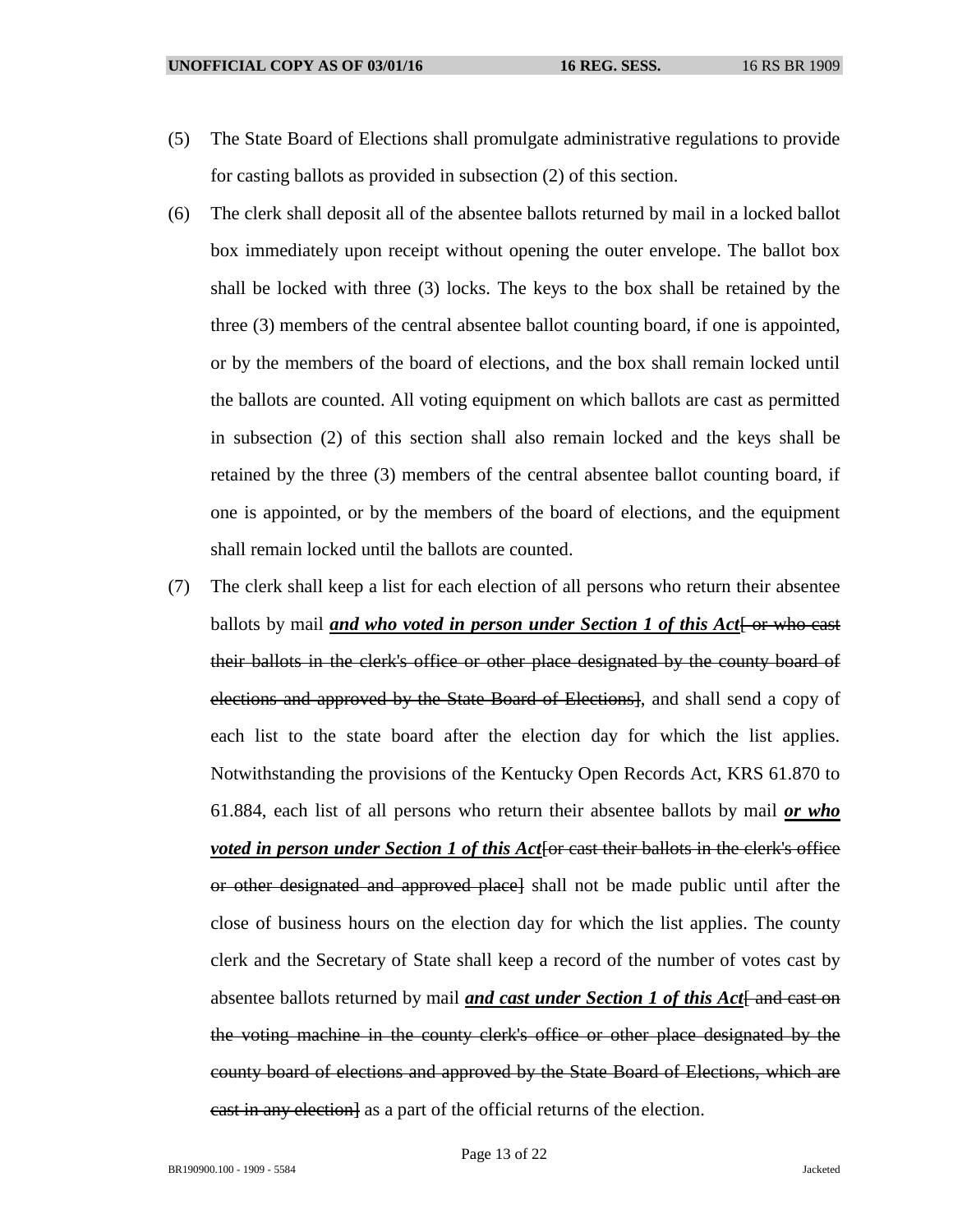(8) The county board of elections shall report to the State Board of Elections within ten (10) days after any primary or general election as to the number of rejected *mail-in* absentee ballots and the reasons for rejected *mail-in* absentee ballots on a form prescribed by the State Board of Elections in administrative regulations promulgated under KRS Chapter 13A.

Section 5. KRS 117.087 is amended to read as follows:

- (1) The challenge of an absentee ballot returned by mail shall be in writing and in the hands of the county clerk before 10 a.m. on election day.
- (2) The county board of elections shall count the absentee ballots returned by mail and the *in-person absentee* votes cast *pursuant to Section 1 of this Act* on the voting machine in the county clerk's office or other place designated by the county board of elections and approved by the State Board of Elections. The board may appoint a central ballot counting board of not less than three (3) members, who shall be qualified voters and no more than two-thirds (2/3) of whom shall be members of the same political party, to count the ballots at the direction of the county board of elections.
- (3) Beginning at 10 a.m. on election day, the board shall meet at the clerk's office to count the absentee ballots returned by mail and the *in-person absentee* ballots cast *pursuant to Section 1 of this Act* on the voting machine in the county clerk's office or other place designated by the county board of elections and approved by the State Board of Elections. Candidates or their representatives shall be permitted to be present. The county board of elections shall authorize representatives of the news media to observe the counting of the ballots. The board shall open the boxes containing absentee ballots returned by mail and remove the envelopes one (1) at a time. As each envelope is removed, it shall be examined to ascertain whether the outer envelope and the detachable flap are in proper order and have been signed by the voter. A person having power of attorney for the voter and who signs the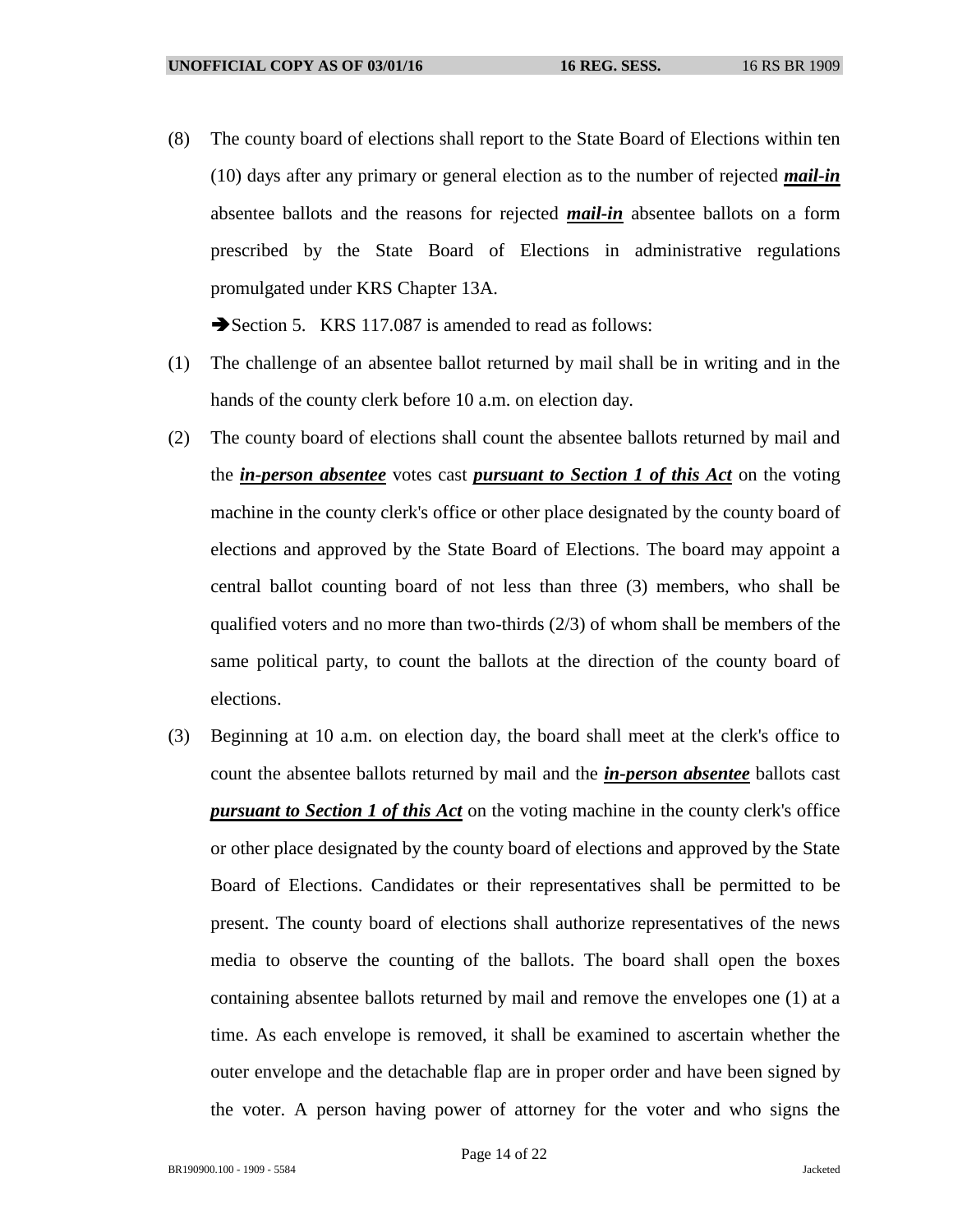detachable flap and outer envelope for the voter shall complete the voter assistance form required by KRS 117.255. The signatures of two (2) witnesses are required if the voter signs the form with the use of a mark instead of the voter's signature. All unsigned *mail-in* absentee ballots shall be rejected automatically. The chairman of the county board of elections shall compare the signatures on the outer envelope and the detachable flap with the signature of the voter that appears on the registration card. If the outer envelope and the detachable flap are found to be in order, the chairman shall read aloud the name of the voter. If the vote of the voter is not rejected on a challenge then made as provided in subsection (4) of this section, the chairman shall remove the detachable flap and place the inner envelope unopened in a ballot box which has been provided for the purpose.

- (4) When the name of a voter who cast an absentee ballot by mail is read aloud by the chairman, the vote of the voter may be challenged by any board member or by the written challenge provided in subsection (1) of this section and the challenge may be determined and the vote accepted or rejected by the board as if the voter was present and voting in person; but if the outer envelope and the detachable flap are regular, and substantially comply with the provisions of this chapter, they shall be considered as showing that the voter is prima facie entitled to vote. If the vote of a voter is rejected pursuant to the challenge, the inner envelope shall not be opened, but returned to the outer envelope upon which the chairman shall write on the envelope the word "rejected."
- (5) After the challenges have been made and all the blank inner envelopes have been placed in a ballot box, the box shall be thoroughly shaken to redistribute the *mail-in* absentee ballots in the box. The board shall open the ballot box, remove the absentee ballots from the inner envelopes, and count the ballots.
- (6) The board shall unlock any voting equipment used to cast *in-person absentee* ballots in the clerk's office or other place designated by the county board of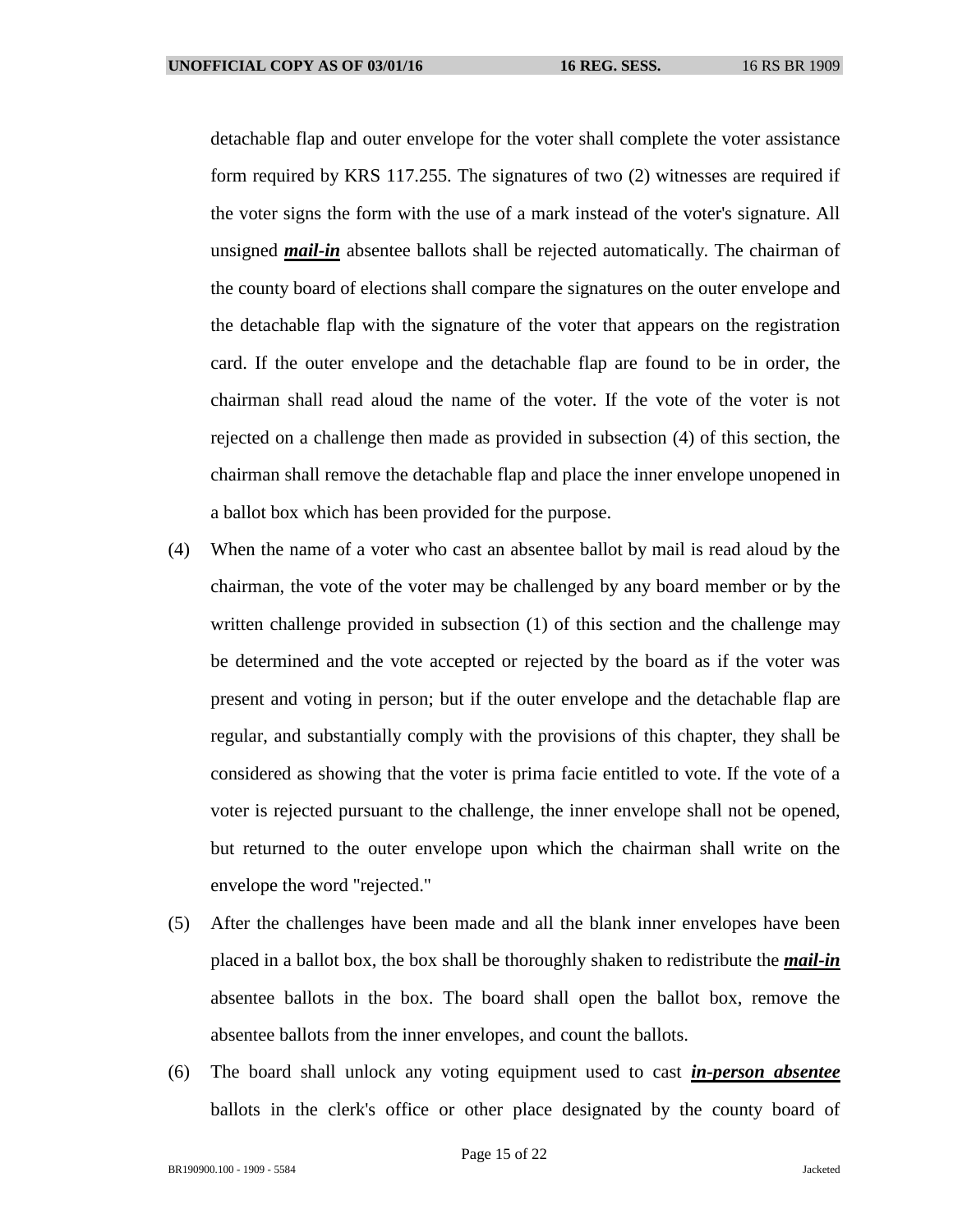elections, and approved by the State Board of Elections, as provided for in *Section 1 of this Act and* KRS 117.086, and a total of all *absentee* ballots shall be made and recorded on the form provided by the State Board of Elections.

(7) The county board of elections, the county clerk, and all individuals permitted to be present for the counting of absentee ballots pursuant to subsection (2) of this section shall not make public the absentee ballot results determined as provided in this section until after 6 p.m. prevailing time.

Section 6. KRS 117.145 is amended to read as follows:

- (1) At least *forty-five (45)*[fifteen (15)] days before *the day of* any special election, and at least fifty (50) days before *the day of* any primary or regular election, the county clerk of each county shall cause to be printed and ready for use ballot labels for each candidate who, and each question which, is entitled to be voted upon in such election. The ballot labels shall be printed on clear white paper or other material which shall be furnished by the printer. They shall be printed in black ink, in plain, clear type clearly legible to a person with normal vision, and shall be of a size to fit the ballot frames. The labels shall include the necessary party designations.
- (2) Each county clerk shall have printed a sufficient number of  $\frac{1}{2}$  [paper absentee ]ballots. [The absentee ballot shall be used for voting by absent voters; by precinct officers who have been assigned to a precinct other than their own; by members of a county board of elections; by voters so disabled by age, infirmity or illness as to be unable to appear at the polls; and for voting in an emergency situation. The ballot stubs shall be consecutively numbered and the county board shall keep a record, by number, of all <del>[absentee ]</del>ballots *issued* [used for any of the purposes listed herein].
- (3) No later than the Friday preceding *the*[a] special or regular election *day*, the county clerk shall equip the voting machines with the necessary supplies for the purpose of write-in votes. The county clerk shall also attach a pencil or pen to the voting machine for write-in purposes. *The county clerk shall equip the in-person*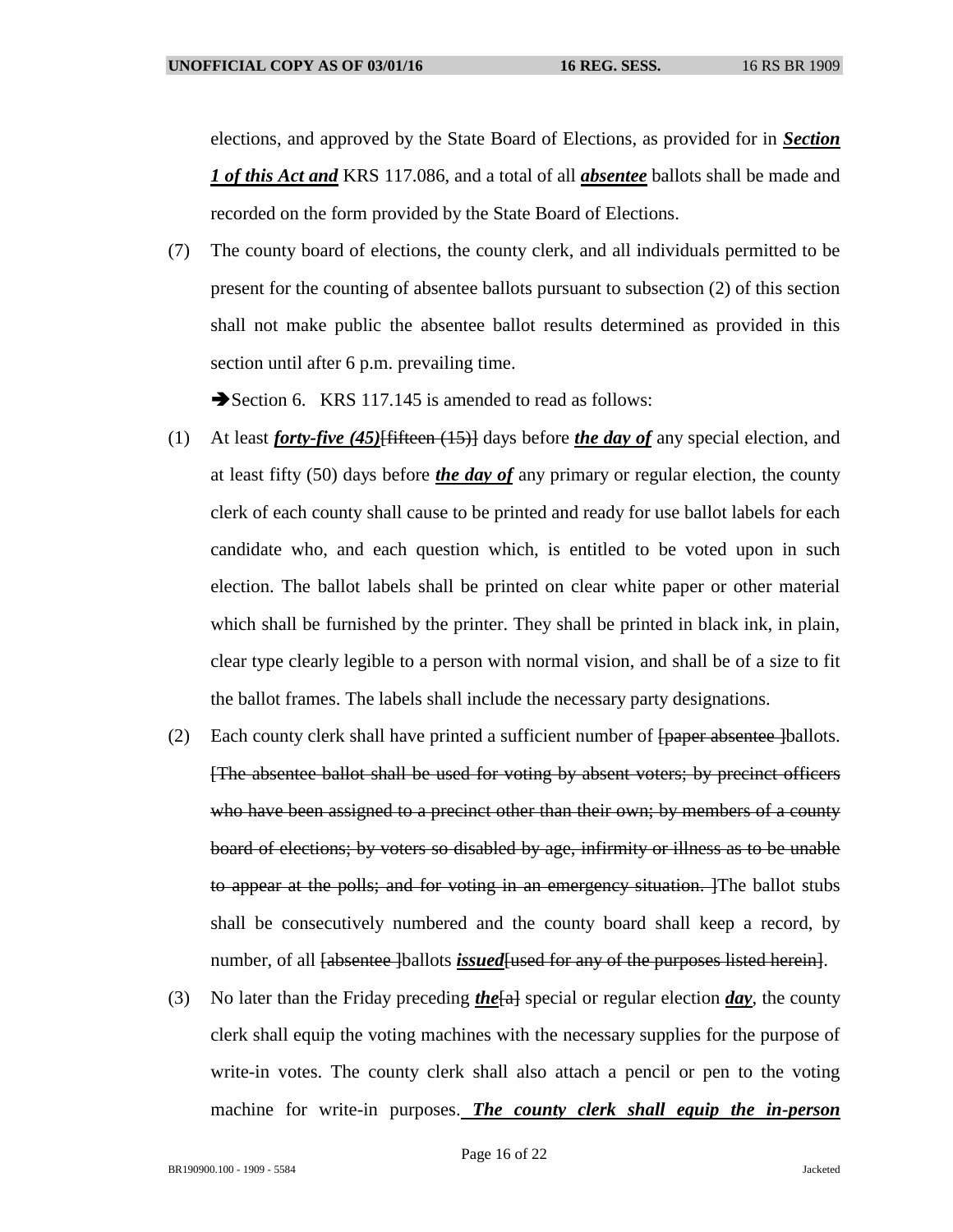*absentee voting machine with the necessary supplies, including attaching a pencil or pen to the voting machine for the purpose of write-in votes, at least five (5) days before the in-person absentee voting period begins.*

(4) If supplemental paper ballots have been approved as provided in KRS 118.215, the county clerk shall cause to be printed a sufficient number of paper ballots for the registered voters of each precinct. The paper ballots shall have stubs which are numbered consecutively. The quality of paper on which the supplemental paper ballots are printed shall be determined by regulations promulgated by the secretary of the Finance and Administration Cabinet.

Section 7. KRS 117.165 is amended to read as follows:

(1) Upon completing the preparation of the machines in accordance with the provisions of KRS 117.155, and not later than the Thursday preceding the day of the election, the county clerk shall notify the members of the county board of elections that the machines are ready for use. The board shall thereupon convene at the office of the county clerk, not later than the Friday preceding the day of the election, and examine the machines to determine whether the requirements of KRS 117.155 have been met. The county board of elections shall publish notice, in accordance with KRS 424.130(1)(d), at least twenty-four (24) hours in advance of the time when the machines are to be examined by the board. If found in proper order, the members of the county board of elections shall endorse their approval in the book in which the county clerk has entered the numbers of the machines opposite the numbers of the precincts. The clerk shall then deliver all of the keys to the machines to the county board of elections who shall give a receipt for the keys which shall contain identification of the keys. Not later than one (1) hour before the time set for the opening of the polls, the board shall deliver all election supplies including the precinct list, tabulation sheets, and the key to the device covering the registering counters and other keys necessary for the operation of the machine in registering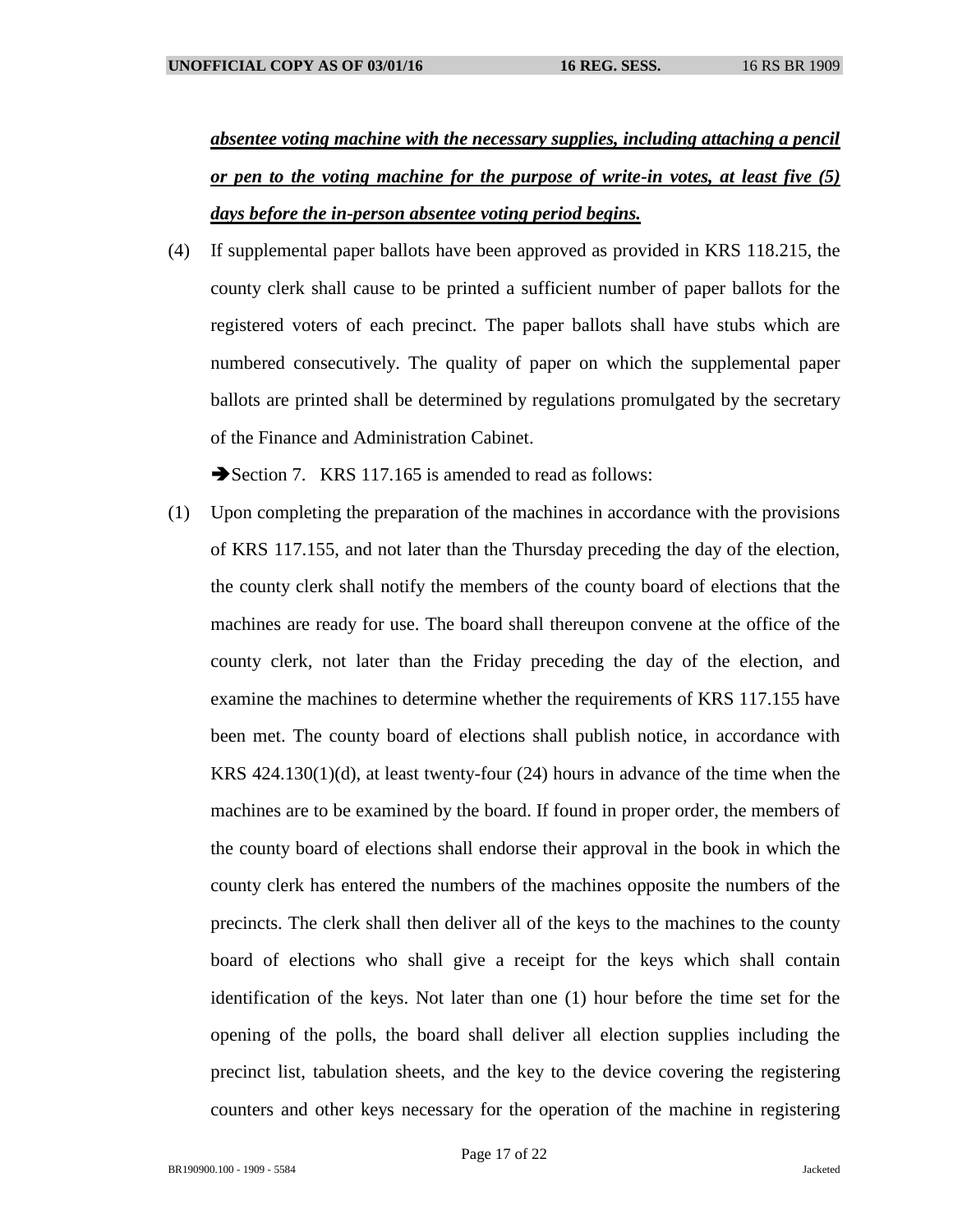votes, to the election officers of the precinct in which the machine is being used, who shall give the board a receipt containing identification of the keys. The master key and all other keys shall remain in the possession of the county board of elections.

- (2) Not later *than*[then] four (4) business days preceding the date set by the county board of elections to conduct *in-person* absentee voting *pursuant to Section 1 of this Act* $\{$ in accordance with KRS 117.085 $(1)(c)$ , the county clerk shall notify the members of the county board of elections that the voting machines designated for use during *in-person* absentee voting are ready for use. The board shall thereupon convene at the office of the county clerk, not later than three (3) business days preceding the date set by the county board of elections to conduct *in-person* absentee voting, and examine the machines to determine whether the requirements of KRS 117.155 have been met. The county board of elections shall publish notice, in accordance with KRS 424.130(1)(d), at least twenty-four (24) hours in advance of the time when the *in-person* absentee voting machines are to be examined by the board. If found in proper order, the members of the county board of elections shall endorse their approval in the book in which the county clerk has entered the identification number of the machines designated for use during *in-person* absentee voting.
- (3) Any candidate, one (1) representative of each political party having candidates to be voted for at the election, and representatives of the news media may be present when the examination of the machines is made by the county board of elections. Section 8. KRS 117.235 is amended to read as follows:
- (1) No person, other than the election officers, challengers, person assisting voters in accordance with KRS 117.255(3), and a minor child in the company of a voter, shall be permitted within the voting room while the vote is being polled, except as follows: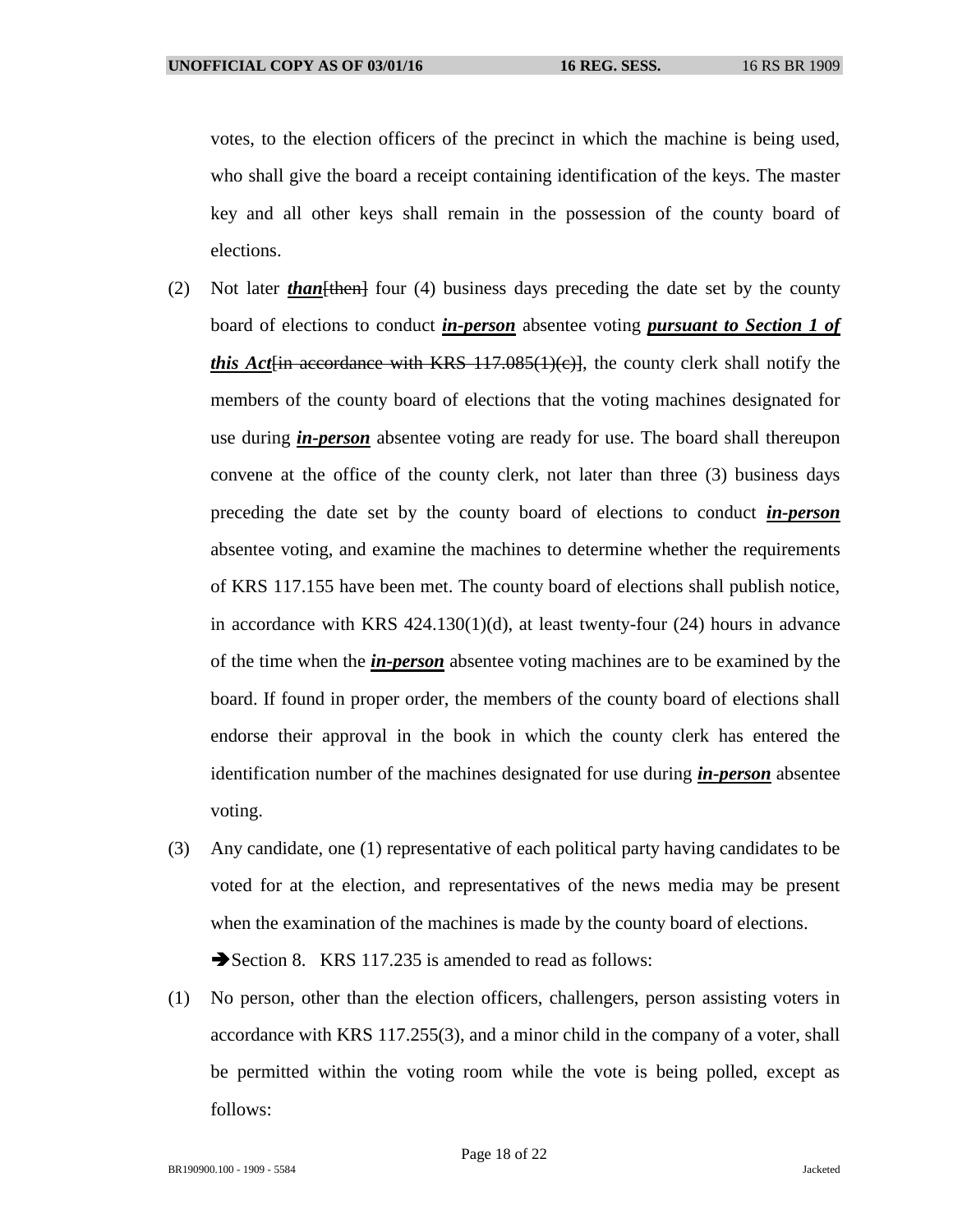- (a) For the purpose of voting;
- (b) By authority of the election officers to keep order and enforce the law;
- (c) With the express approval of the county board of elections to repair or replace voting equipment that is malfunctioning and to provide additional voting equipment; or
- (d) At the voter's discretion, a minor child in the company of a voter may accompany the voter into a voting booth or other private area provided for casting a vote.
- (2) No officer of election shall do any electioneering on election day.
- (3) No person shall electioneer at the polling place on the day of any election, as established in KRS 118.025, within a distance of three hundred (300) feet of any entrance to a building in which a voting machine is located if that entrance is unlocked and is used by voters on election day, unless the fiscal court or legislative body of an urban-county, charter county, or consolidated local government, on a countywide basis, specifically prohibits electioneering on the day of any election by ordinance for a distance greater than three hundred (300) feet from the polling place. No person shall electioneer within the interior of a building or affix any electioneering materials to the exterior or interior of a building where the county clerk's office is located, or any building designated by the county board of elections and approved by the State Board of Elections for *in-person* absentee voting, during the hours *in-person* absentee voting is being conducted in the building by the county clerk pursuant to *Section 1 of this Act* [KRS 117.085(1)(c)]. Electioneering shall include the displaying of signs, the distribution of campaign literature, cards, or handbills, the soliciting of signatures to any petition, or the solicitation of votes for or against any bona fide candidate or ballot question in a manner which expressly advocates the election or defeat of the candidate or expressly advocates the passage or defeat of the ballot question, but shall not include exit polling or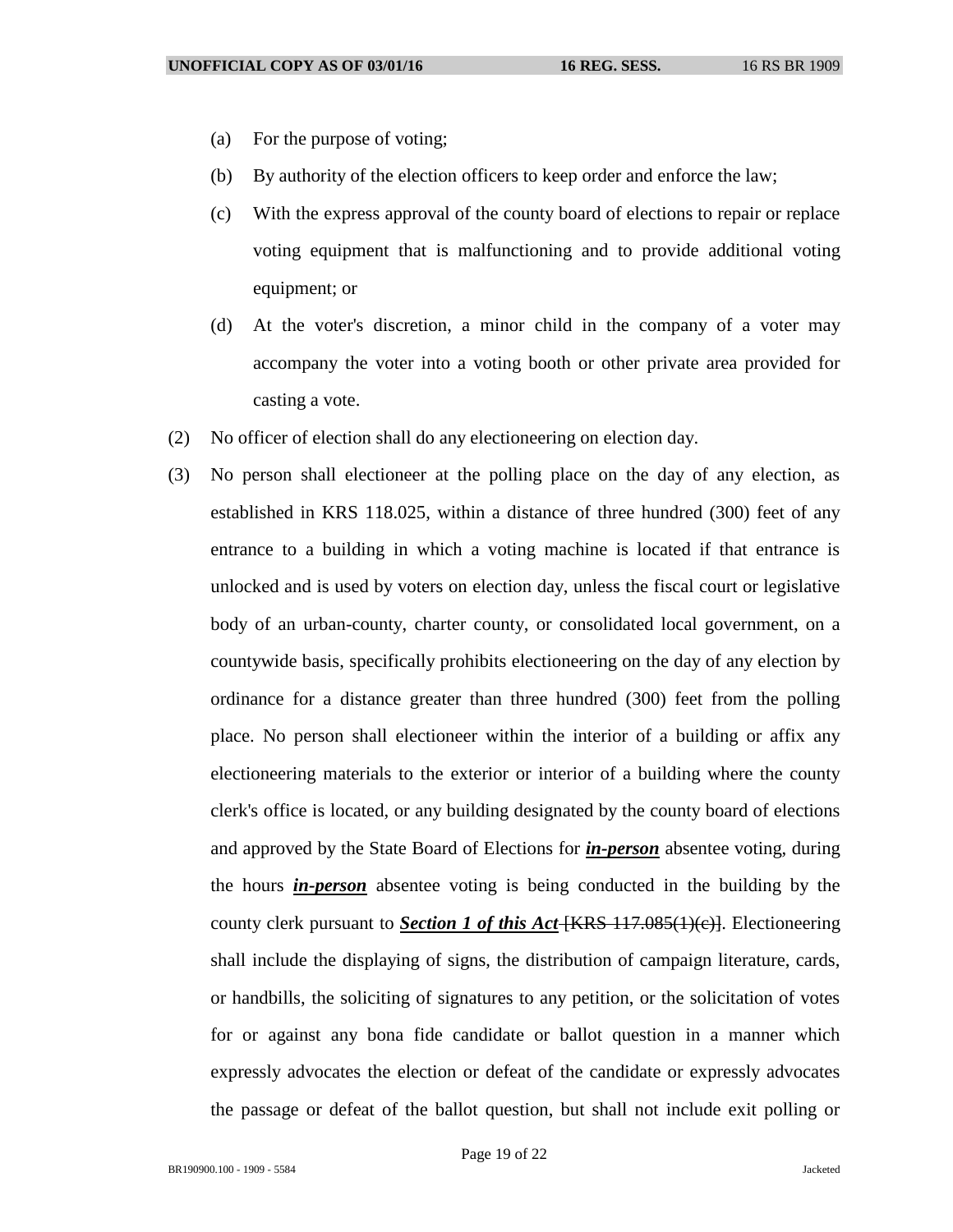other exceptions established by the State Board of Elections through the promulgation of administrative regulations.

- (4) No voter shall be permitted to converse with others while in any room in which voting, including *in-person* absentee voting, is conducted concerning their support or nonsupport of any candidate, party, or issue to be voted on, except as provided in KRS 117.255.
- (5) Any precinct election officer, county clerk, deputy county clerk, or any law enforcement official may enforce the election laws and maintain law and order at the polls and within three hundred (300) feet of any entrance to the building in which the voting machine is located if that entrance is unlocked and is used by voters. Assistance may be requested of any law enforcement officer.
- (6) Notwithstanding the provisions of subsection (1) of this section, the State Board of Elections may establish a program designed to instill in school children a respect for the democratic principles of voting by conducting in any county a mock election for school children in conjunction with any primary, or regular or special election. The State Board of Elections shall promulgate administrative regulations regarding the mock elections to insure that the regular voting process will not be impaired.

Section 9. KRS 118.035 is amended to read as follows:

(1) The polls shall be opened on the day of a primary, special election, or regular election at 6 a.m., prevailing time, and shall remain open until each voter who is waiting in line at the polls at 6 p.m., prevailing time, has voted. At 6 p.m., prevailing time, if voters are waiting at the polls to vote, the precinct election sheriff shall announce that a voter wishing to vote must immediately get in line. When all voters waiting at the polls at that time are in line, the precinct election sheriff shall then determine which voter is the last in line, and that voter shall be the last voter permitted to vote. The precinct election sheriff shall wait in line with the last voter who shall be permitted to vote until that voter has voted and shall inform a voter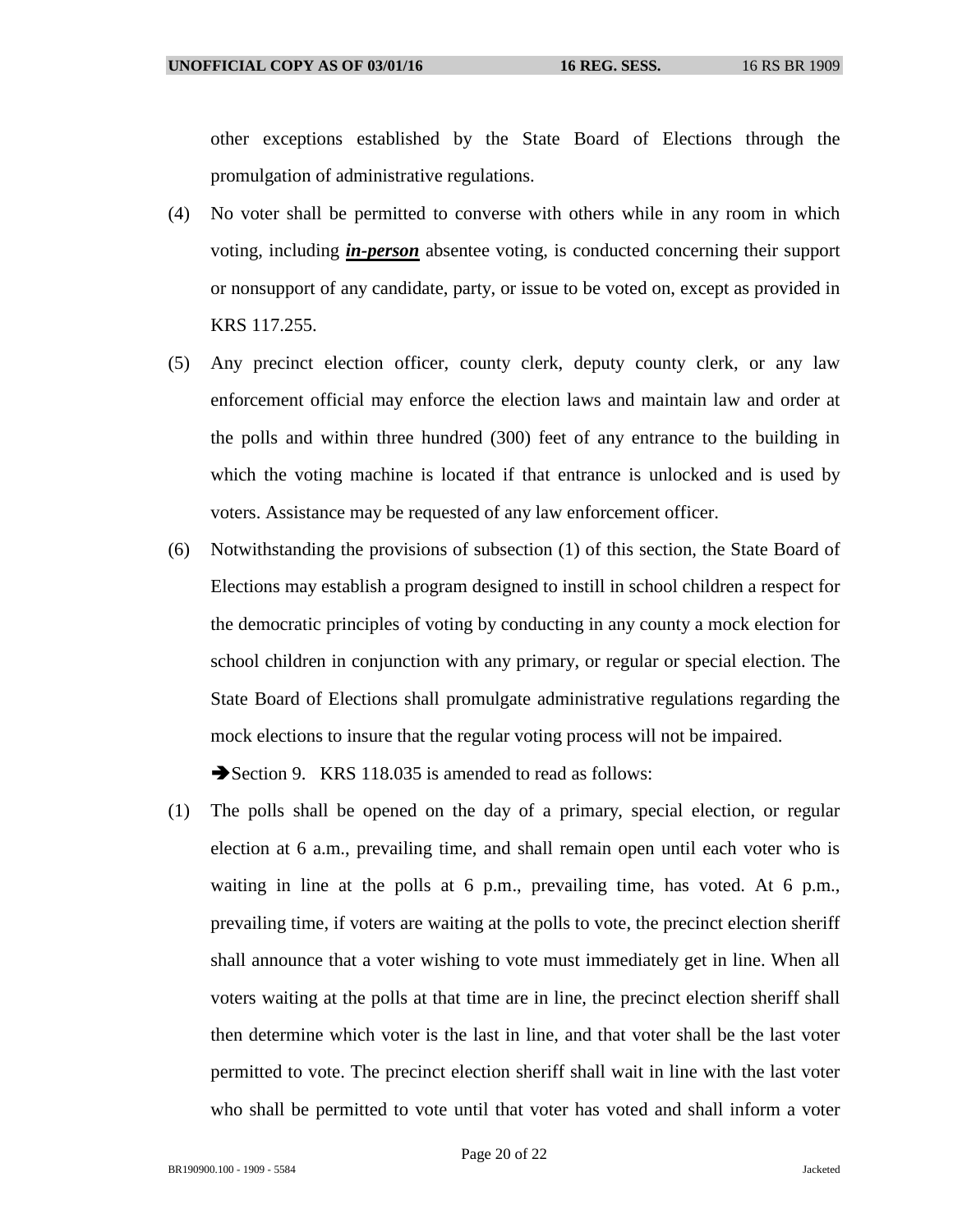who subsequently arrives at the polls that no one shall be permitted to vote after the last voter in line at 6 p.m., prevailing time. After the last voter waiting in line at 6 p.m., prevailing time, has voted, the polls shall then be closed.

- (2) As provided in Section 148 of the Constitution of Kentucky, any person entitled to a vote at any election in this state shall, if he has made application for leave prior to the day he appears before the county clerk to request an application for or to execute an absentee ballot, be entitled to absent himself from any services or employment in which he is then engaged or employed for a reasonable time, but not less than four (4) hours on the day he appears before the clerk to request an application for or to execute *a mail-in* [and absentee ballot, during normal business hours of the office of the clerk or to cast his ballot *during the in-person absentee voting period or* on the day of the election between the time of opening and closing the polls. The employer may specify the hours during which an employee may absent himself.
- (3) No person shall be penalized for taking a reasonable time off to vote, unless, under circumstances which did not prohibit him from voting, he fails to vote. Any qualified voter who exercises his right to voting leave under this section but fails to cast his vote, under circumstances which did not prohibit him from voting, may be subject to disciplinary action.
- (4) Any person selected to serve as an election officer shall be entitled to absent himself from any services or employment in which he is then engaged or employed for a period of an entire day to attend training or to serve as an election officer. The person shall not, because of so absenting himself, be liable to any penalty. The employer may specify the hours during which the employee may absent himself. No person shall refuse an employee the privilege hereby conferred, or discharge or threaten to discharge an employee or subject an employee to a penalty, because of the exercise of the privilege.
	- Section 10. KRS 118.405 is amended to read as follows: